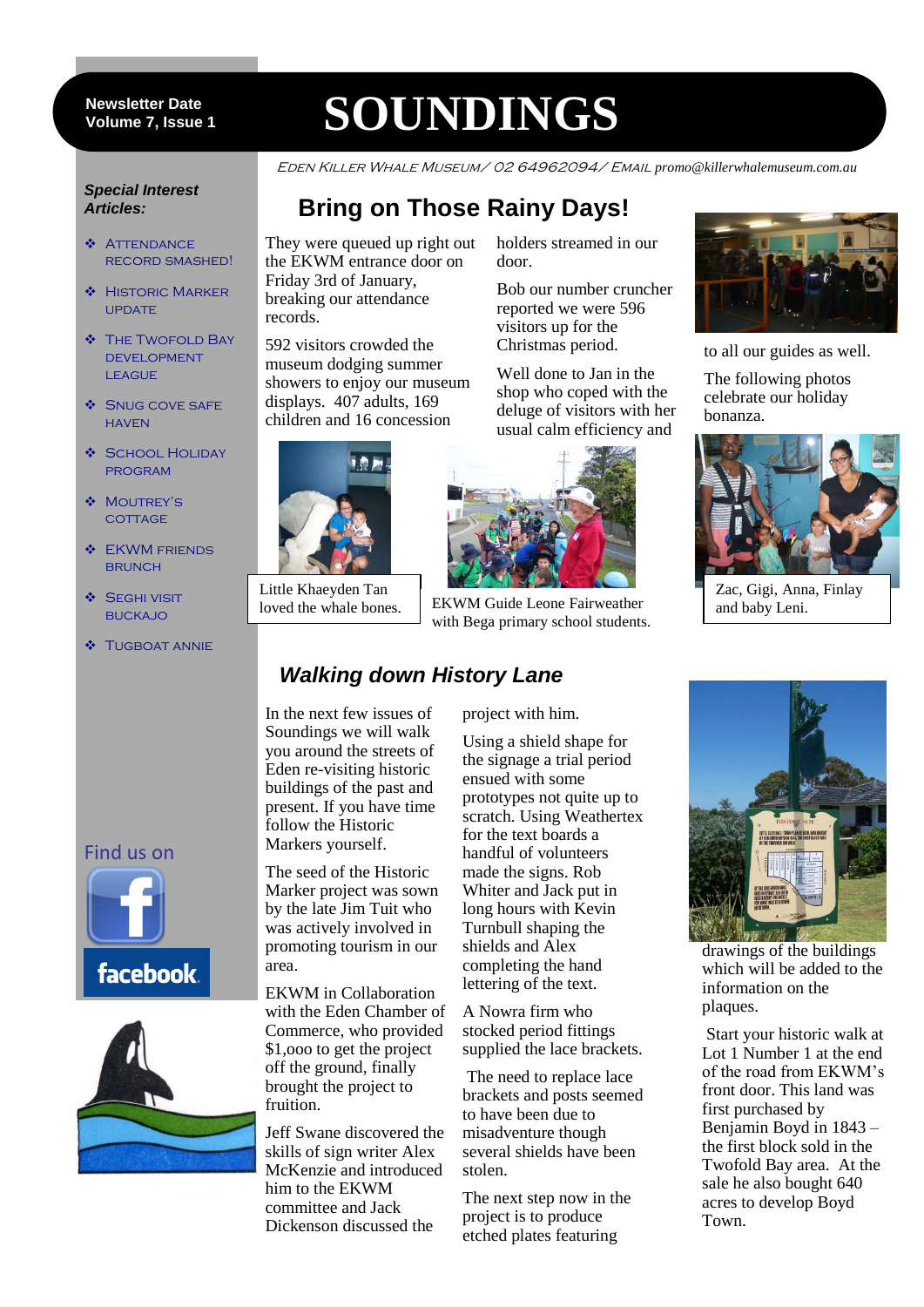#### **SOUNDINGS Page 2 of 4**

ı



# *Old Tom's First Home*

The Twofold Bay Development League building in Imlay Street pictured below, was the first home of Old Tom's skeleton.

John Logan angered by the neglect and determined boycott of the South Coast was instrumental, with a number of others, in forming the Twofold Bay Development League around 1922. He was elected President and retained that position until his death.

The organization published the *Southern Eastern Gate i*n 1926 to promote everything

the district had to offer. Copies were sent to people in influential positions around the country.

John Logan paid George Davidson for his time and expenses in preparing the skeleton of Old Tom, then in January 1931 advertised a meeting in the local newspaper the Magnet to discuss how to preserve and house the skeleton.

The Sydney Museum was interested in securing the skeleton but John Logan felt it should remain in Eden.

The skeleton was assembled and placed on display at the Twofold Bay Development League Rooms. Mr. Logan had collected four pounds and fourteen shillings as admission to the rooms to view the skeleton then opened a bank account for the funds.

His dream of opening a museum was to be the next step – but that's another story!



This photo from the Ena Terrill Collection shows boy scouts holding a street stall at the Twofold Bay Development Building. The sign in the right hand side window is about Old Toms skeleton being on display. This drawing of the building will be etched on plate for the Historic Marker.

# *Snug Safe and Sound*

The Sydney to Hobart yacht race often experiences some challenging sailing. Two yachts tied up in Snug Cove, retiring from the race.

Black Adder and Canute were spotted by roving reporter Rob Whiter who provided this image.

James Packer was also spotted when he tied up.

Our next visitors to Eden were the surf life boats racing in the George Bass marathon.

The race follows part of the journey undertaken by explorer Surgeon George



Bass in 1797. Surgeon Bass with a crew of six naval oarsmen rowed a longboat from Port Phillip down the NSW coast and around the southern end of Victoria mapping the coastline.

Crews from all over Australia competed in the grueling 190 kilometer race across open seas from Batemans Bay to Eden.

All competitors are members of Surf Life Saving Australia and can be found patrolling our beaches keeping swimmers safe.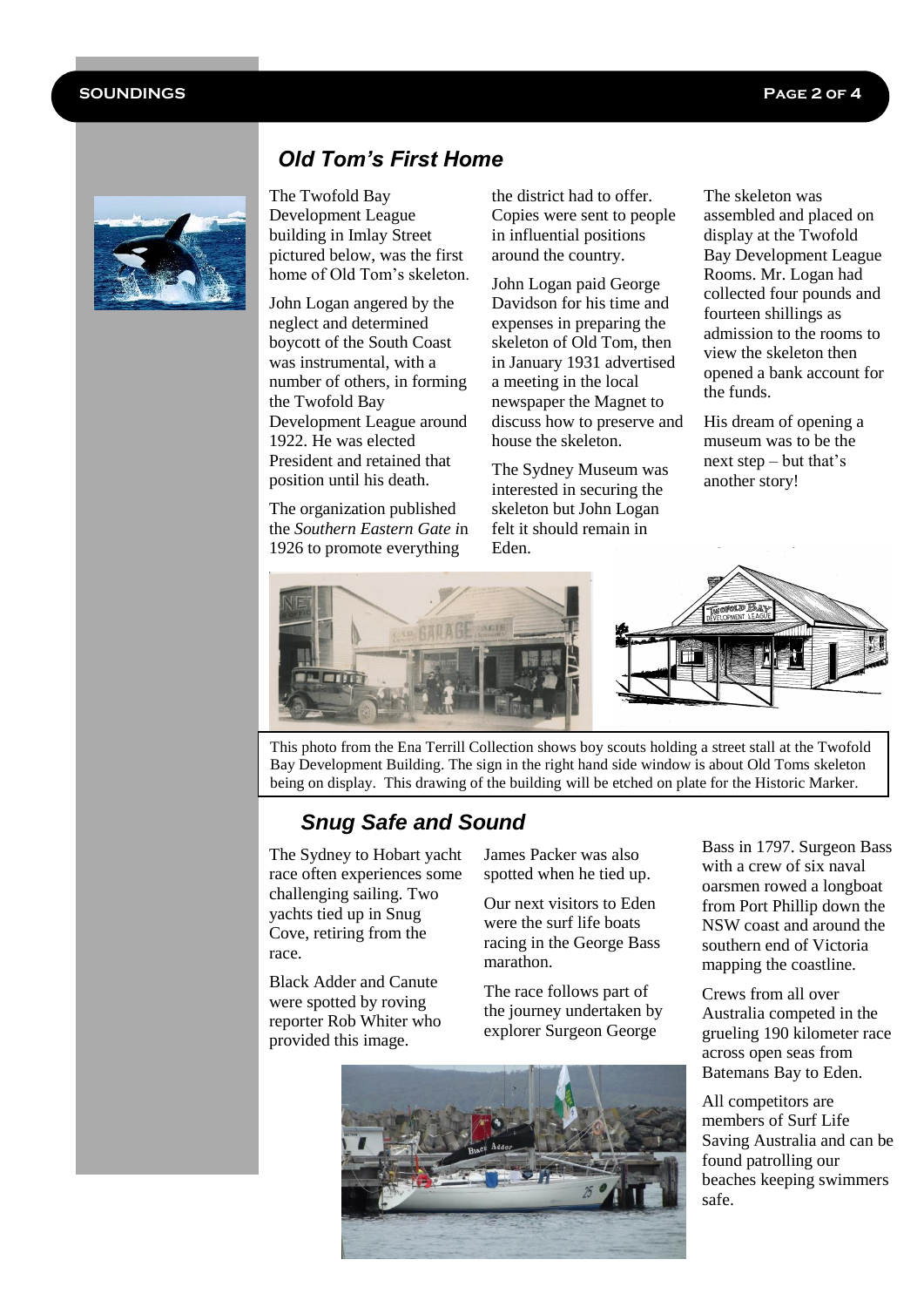#### **SOUNDINGS Page 3 of 4**

# *Clawdeen Enjoys Our Holiday Activities*

We had a rather unusual visitor to our school holidays activity table this summer.

Clawdeen, a travelling doll has been rather busy in Eden. Autism Speaks have set up a blog for the doll after she was lost by Delilah, an autistic child from Brooklyn USA.

Since then Clawdeen has travelled through three continents, her journey starting in Australia and finally ending back in Brooklyn to celebrate Delilah's birthday at the

end of February.

To follow Clawdeen's journey and learn more about Autism log onto [http://heytheredelilah226.](http://heytheredelilah226.worldpress.com/) [worldpress.com](http://heytheredelilah226.worldpress.com/) and you can check out her Eden visit.

We again had a busy time with our school holiday program. Our thanks to all the volunteers who manned the table while 208 children and quite a number of adults coloured in reef fish which the EKWM helpers attached

to a drinking straw fishing rod.

We give due credit to our Curator Jodie White, *the brains of the outfit*, who created this popular activity to echo our exhibit *Strike,* which celebrates the Eden tuna fishing industry.

An article featuring Jody and the Dick Jolly collection was published in the December  $26<sup>th</sup>$ edition of the Eden *Magnet.*





# *Moutrey's Controversial Cottage*

William Moutrey arrived in Twofold Bay from Sydney in 1847 to act as Superintendent for Benjamin Boyd during the completion of the Seahorse Inn at Boyd town on the South Western Shore of Twofold Bay.

Building of the Inn began early in 1845 and continued for over a five year period.

Local historian H.P. Wellings in his booklet "*Benjamin Boyd in Australia"* claimed that the inn was never completed. There is much conjecture surrounding the activities of William Moutrey and the building of this "*cottage*" quite removed from the task given him from Boyd.



Our thanks to Faye Davidson for providing the use of this image.



. friend's brunch

L-R – Margaret Sheaves, Beryl Gamble, Celia Hannan, Jenny Drenkhahn Valma Barker and Amanda Midlam.

Celebrating another successful year EKWM Friends were not put off by stormy weather and enjoyed brunch at Cocora Beach.

Over cereal and plates of bacon, eggs, fruit and breakfast muffins they enjoyed the best of company and conversation.

They look forward to this next busy year of challenging hard work. Where would EKWM be without this energetic group of volunteers!